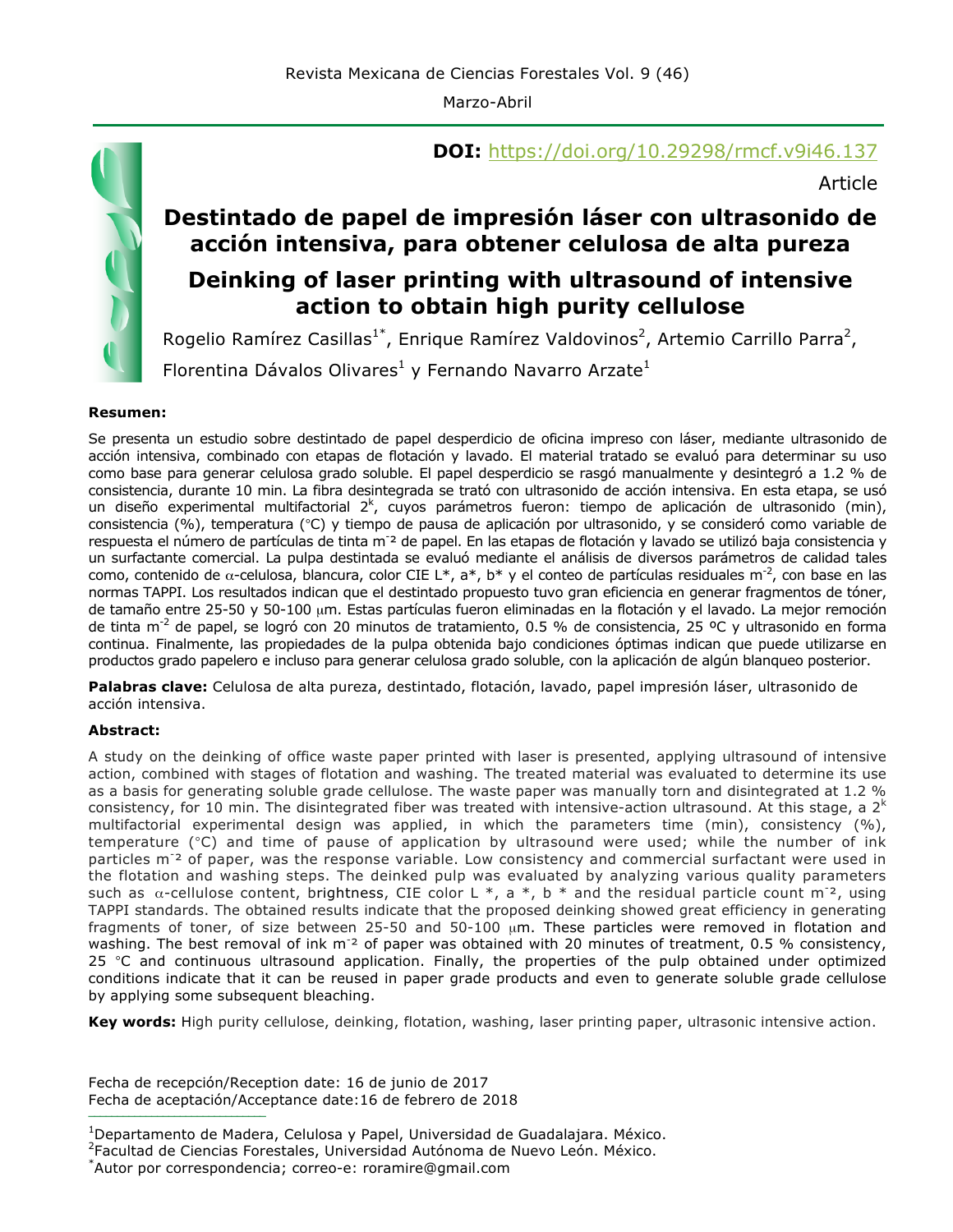# **Introduction**

The incorporation of secondary fiber into the paper making process is a strategy that has been used for decades. The information relating to the reuse of secondary fiber dates back to the 17<sup>th</sup> century in Denmark; however, it was not until the apparition of the paper machine, at the end of the  $18<sup>th</sup>$  century  $-p$ erfected by the Fourdrinier brothers and with progressive implementation throughout the 19<sup>th</sup> century—, that the secondary fiber began to be utilized on a large scale (Sánchez, 2000).

In the last 20 years, there was a sharp worldwide increase in the reuse of secondary fibers, which rose from 5.9 to 45 million tons per year (Costa and Rubio, 2005).

Recycled paper (secondary fiber) is used for the manufacture of toilet paper, tissue paper and paperboard, which is considered to be low quality. Indeed, the whiter the product, the better its quality; a less white hue is the result of the presence of ink residues in the recycled paper pulp (Alliot *et al*., 2004).

The development of information technology and the sustained growth in the use of personal computers have increased laser and xerographic printing, and therefore the consumption of paper, resulting in a good availability of high quality fibers for reuse. However, it should be noted that the deinking process is closely related to the printing method, the type of ink and the method utilized to dry the ink ( Alzate y Alzate, 2012).

Manning and Thompson (2004) point out that the particles of ink used in laser printing are made of carbon black, iron oxide, polystyrene, polyamide and polyester, among other products that are used to adhere the carbon black to the paper when it melts during the printing process. According to Álvarez (2006), among the main problems related to the use of recycled printing paper by electronic methods, there is notably little information about the chemical characteristics and the physico-chemical properties of the residues of ink that are left after the deinking, and of the remnants after this process that can contribute to the formation of anionic impurities.

On the other hand, in countries like Japan and the United States of America, most of the plants normally use the washing process in addition to flotation; while, in regions of Europe and Canada only flotation is used, in an alkaline medium and at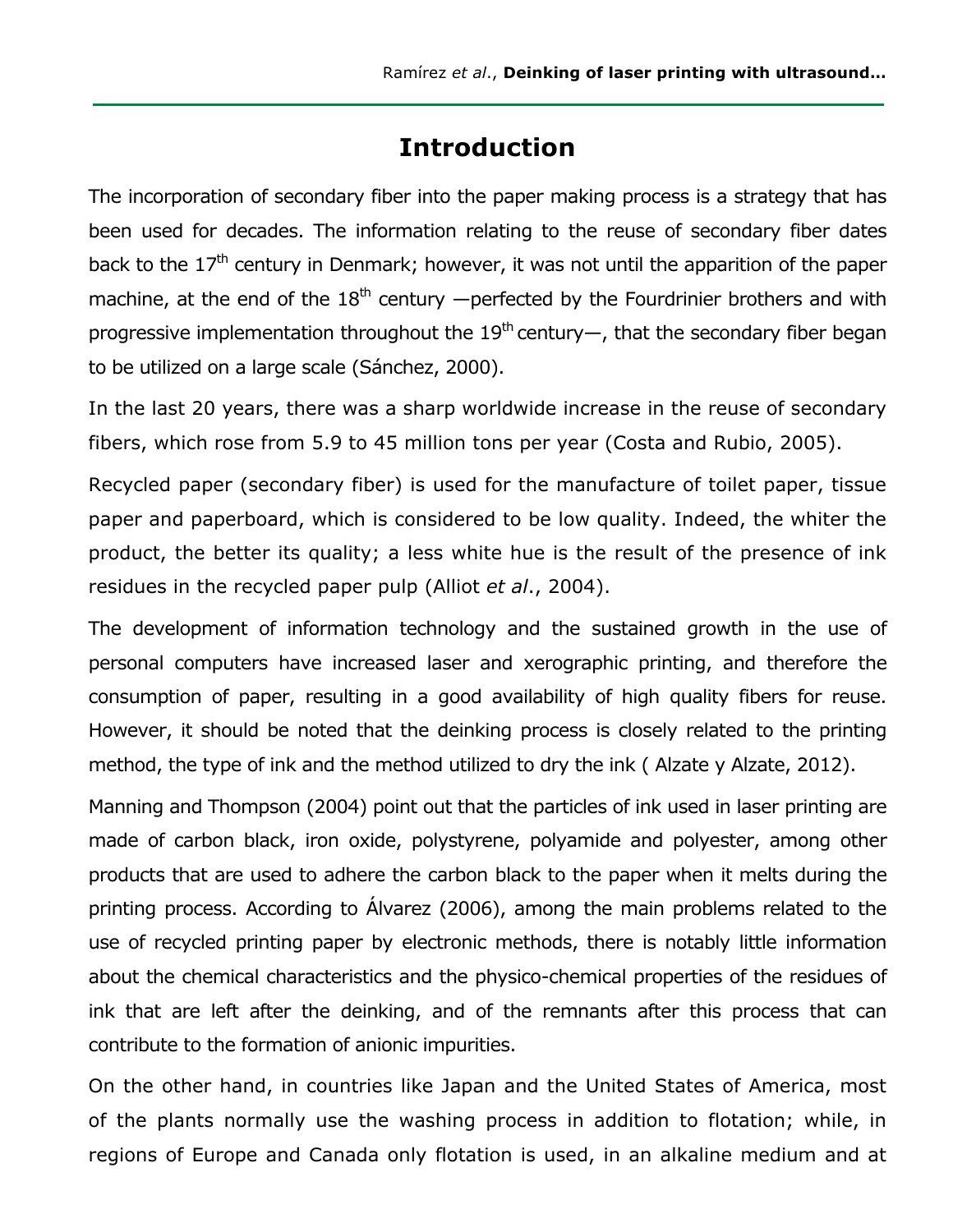moderate temperatures(Theander y Pugh, 2004). The elimination of the ink in the flotation phase is one of the key points for obtaining high-quality deinked fiber (Pélach, 2015), through physico-chemical mechanisms. The success of the flotation process lies in three main characteristics: the detachment of the particles of ink on the fibers; the effective adhesion of the particles of ink to the air bubbles which are dragged to the surface of the cell; the elimination of the foam and inks. The use of surfactants in the flotation and washing phases can have a positive or negative effect on the deinking process. Its primary function is to release the ink particles from the fibers, as well as to stabilize them; this contributes to the elimination of inks and improves the properties of the surface of the fibers during flotation (Zhao *et al.,* 2004). Theander and Pugh (2004) indicate that the formation of foam and the hydrophilic-lipophilic balance (HLB) are important parameters, when using nonionic surfactants, as these affect the whiteness, and also the efficiency of the washing and of the flotation.

According to research carried out in the mid-90s on the use of ultrasonic devices with frequencies of 22, 23 and 54 kHz as a new method (Norman *et al.*, 1994), the ink particles are not easily removed from the fibrous suspension by conventional methods, due to their large size. Norman *et al*. (1994) proved that the low frequencies (22 kHz) were more effective to break ink particles larger than 400  $\mu$ m, while the high frequencies facilitated the removal of small particles by flotation. In a study of bond paper deinking at a frequency of 40 kHz with laser printing, Ramírez (2004) points out that the best conditions to separate particles of less than 100  $\mu$ m were: 0.5 % of consistency, high modulation in ultrasound, 55 °C of temperature in the fibrous suspension, a pH of 5, and 20 minutes of ultrasound treatment. An increase of 91 % of the ink particles in the 1-50 µm interval, and of 27 % in the 50-100 µm interval was achieved; this facilitated efficient separation of the toner particles through flotation and washing.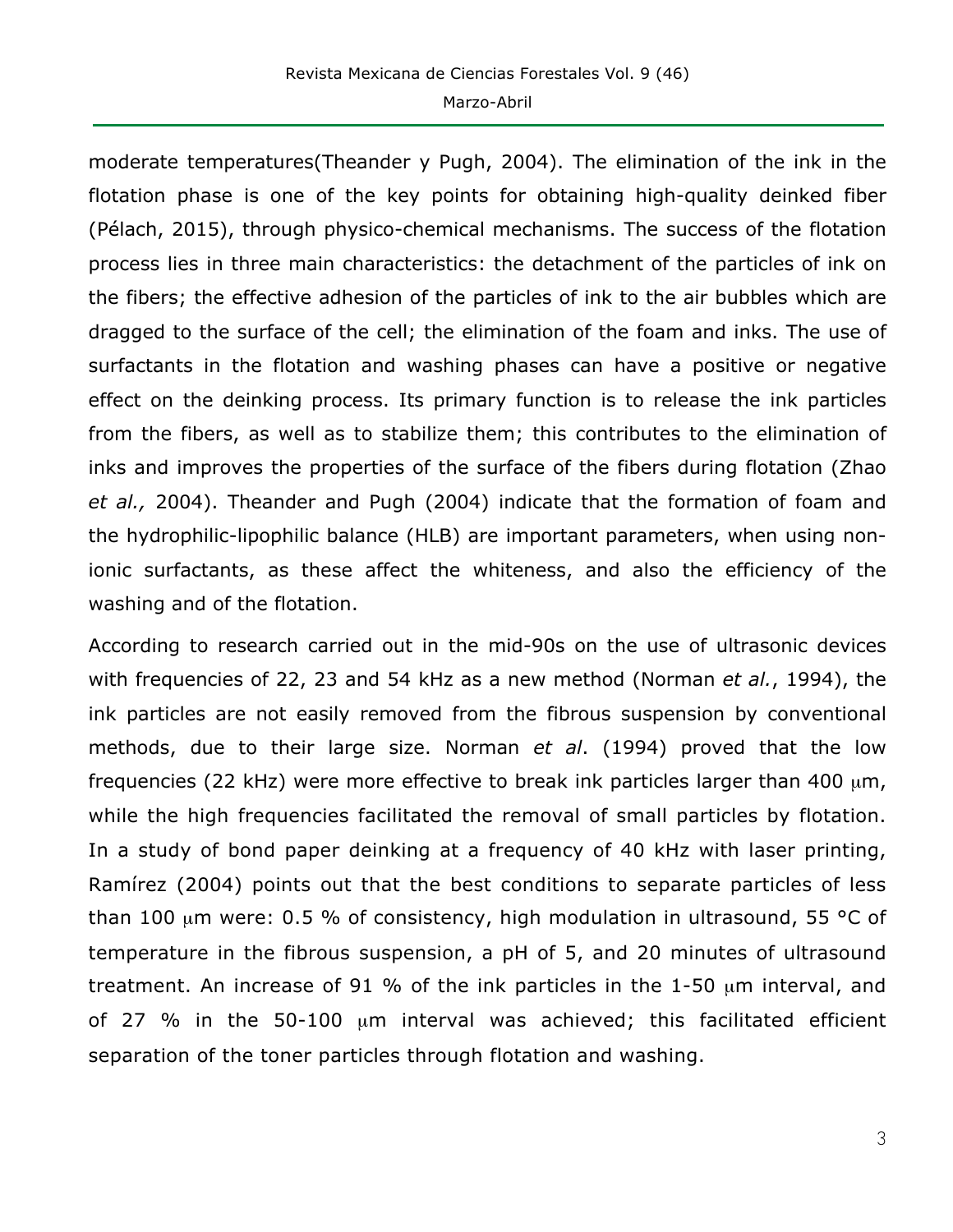The purpose of the present study was to evaluate the effect of deinking laser printing paper, through the application of intensive action ultrasound and in the later phases of flotation and washing; to understand the phenomena associated with the deinking process, and to determine the optimal values of the parameters involved in the process in order to achieve the highest efficiency per  $m<sup>2</sup>$  in the removal of ink particles.

### **Materials and Methods**

The study was carried out with Maxbrite<sup>TM</sup> letter-size bond paper sheets of 75 g m<sup>-2</sup>. In order to standardize the amount of ink deposited on each sheet, one of their faces was printed, using a laser printer (HP LaserJet 1022), with the following legend: Deinking of laser printing, using sequences with intensive action ultrasound, oriented toward the production of high purity cellulose, which is repeated several times until 45 rows were completed; a size 12 bold Times New Roman font was used at double space. An approximate amount of 0.1872 g of toner was thus deposited on each paper sheet.

#### **Aging process of the sheets**

In preliminary tests, it was observed that the ink particles newly deposited by laser printing on paper did not show sufficient adhesion, compared to laser-printed waste paper stored for a long time. The sheets with a longer storage time retained a larger amount of toner during their disintegration than newly printed paper. Therefore, newly print paper underwent an aging process through exposure to UV light, in order to promote a better adhesion of the ink particles and simulate the characteristics of waste paper with a long storage time.

The freshly printed sheets of paper were exposed to UV light in a (RPR-100 Rayonet<sup>TM</sup> photoreactor) with 16 lamps of a 350 nm wavelength and an 8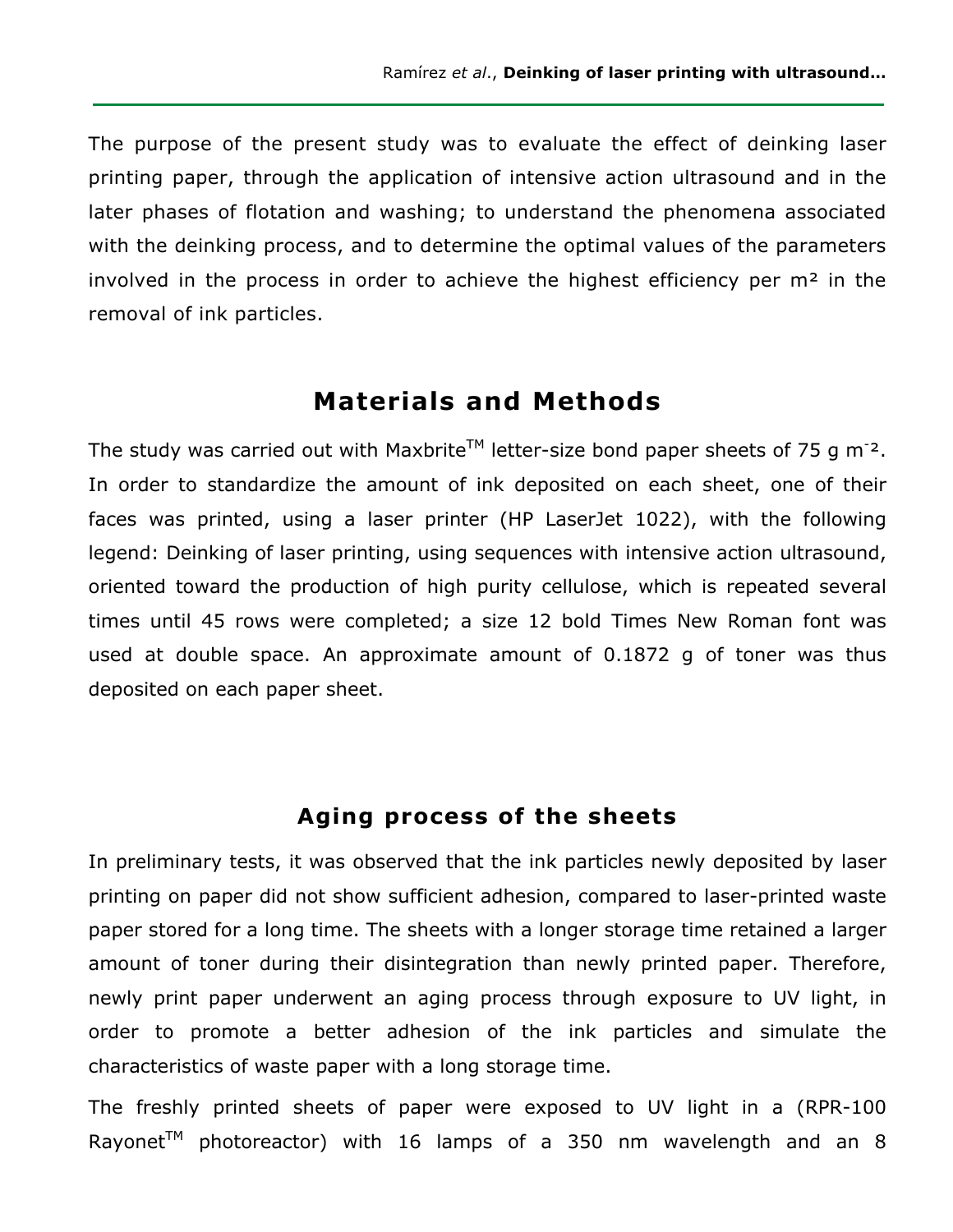compartment rotating carousel used to hold the paper samples and provide a uniform exposure to ultraviolet light. The paper sheets were cut into strips of approximately 28  $\times$  7 cm, and exposed to ultraviolet light during 60 minutes.

Finally, the aged bond paper was cut manually into pieces of about  $2 \times 2$  cm and stored in plastic bags.

# **Disintegration**

The raw material was disintegrated in the Frank<sup>TM</sup> equipment at 3 000 RPM, to a 1.2 % consistency, during 10 min, according to the T 205 sp-12 norm (TAPPI, 2012a). Subsequently, the fibrous suspension was transferred to a 5 000 mL glass beaker, prior to the treatment with high-gain ultrasound.

# **Formation of test sheets**

130 g m<sup>2</sup> sheets were made in the laboratory in conformity with the T 218 sp-11 norm (TAPPI, 2011a). The sheets were made in a Büchner porcelain funnel with a 20 cm diameter, using a base made of No. 6 Whatman<sup>TM</sup> filter paper with 3-  $\mu$ m diameter pores. Each sheet was placed in a wooden frame (as a tensor), to dry at room temperature for a period of 24 h. The sheets obtained from the fibrous suspension in the disintegration phases were considered as control targets.

# **Treatment with high-gain ultrasound**

The fibrous suspension was treated with high gain ultrasound using a 500 watt and 20 kHz VCX-500 Sonics<sup>TM</sup> ultrasound processor. During the treatment, a high-gain bar with a 1 inch diameter was utilized, and a cooling system for exhaust gas recirculation was connected to the equipment in order to maintain the temperature of the system close to 25 °C.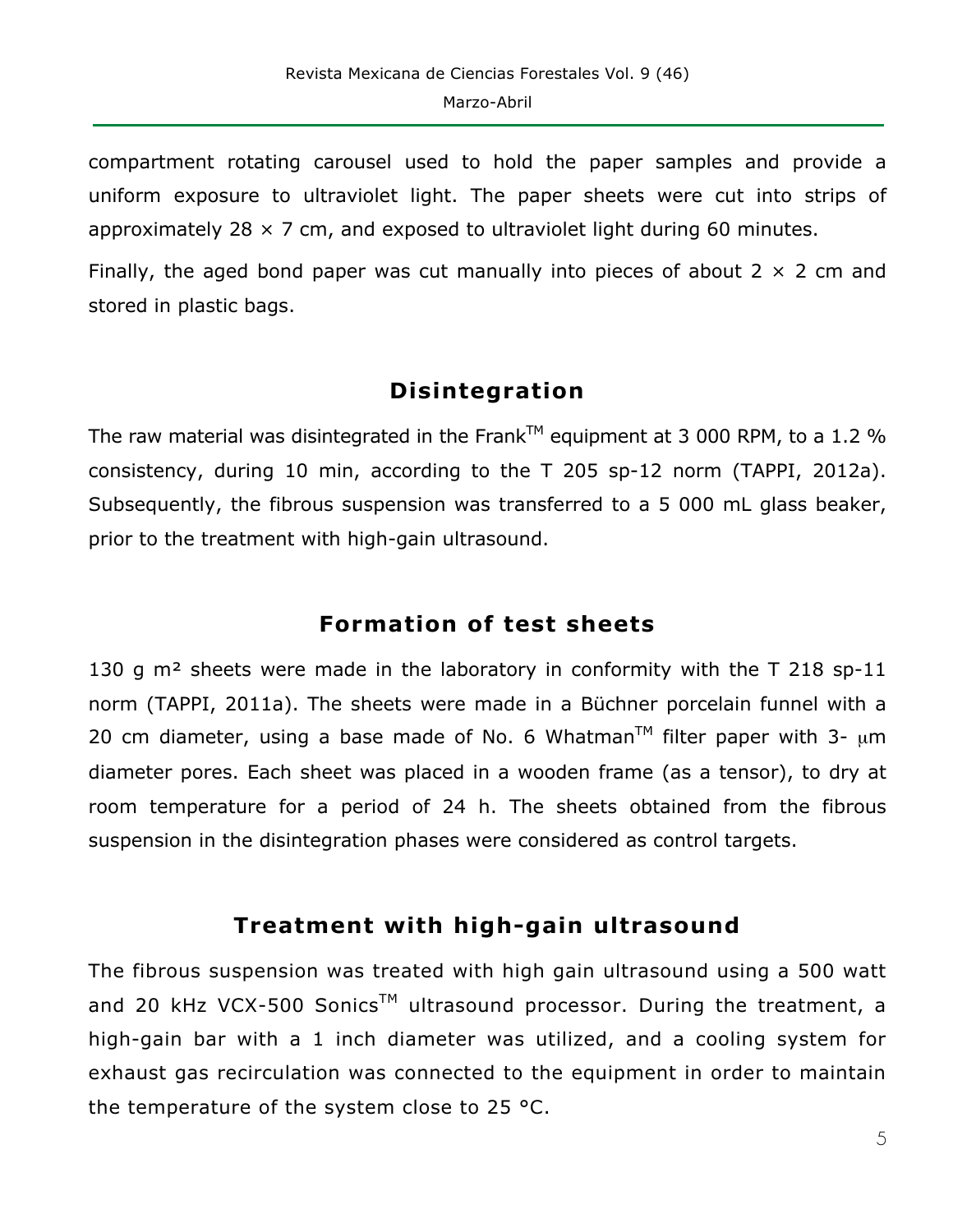A  $2<sup>k</sup>$  factorial experimental design with the following parameters was used: time of application (5 to 20 minutes), consistency (0.5 to 2.0 %), % of pause during the ultrasound (0 %, when continuous, and 37.5 and 75 % when paused), and temperature (25 to 80 °C). The number of residual particles of ink  $m^{-2}$  in the 25-50 and 50-100  $\mu$ m intervals was considered as the response variable. Table 1 shows the total number of experiments and the conditions in each one of them. The experiments were carried out in duplicate. The collected data were analyzed using the statistical package Statgraphics Centurion XVII (Statgraphics, 2012).

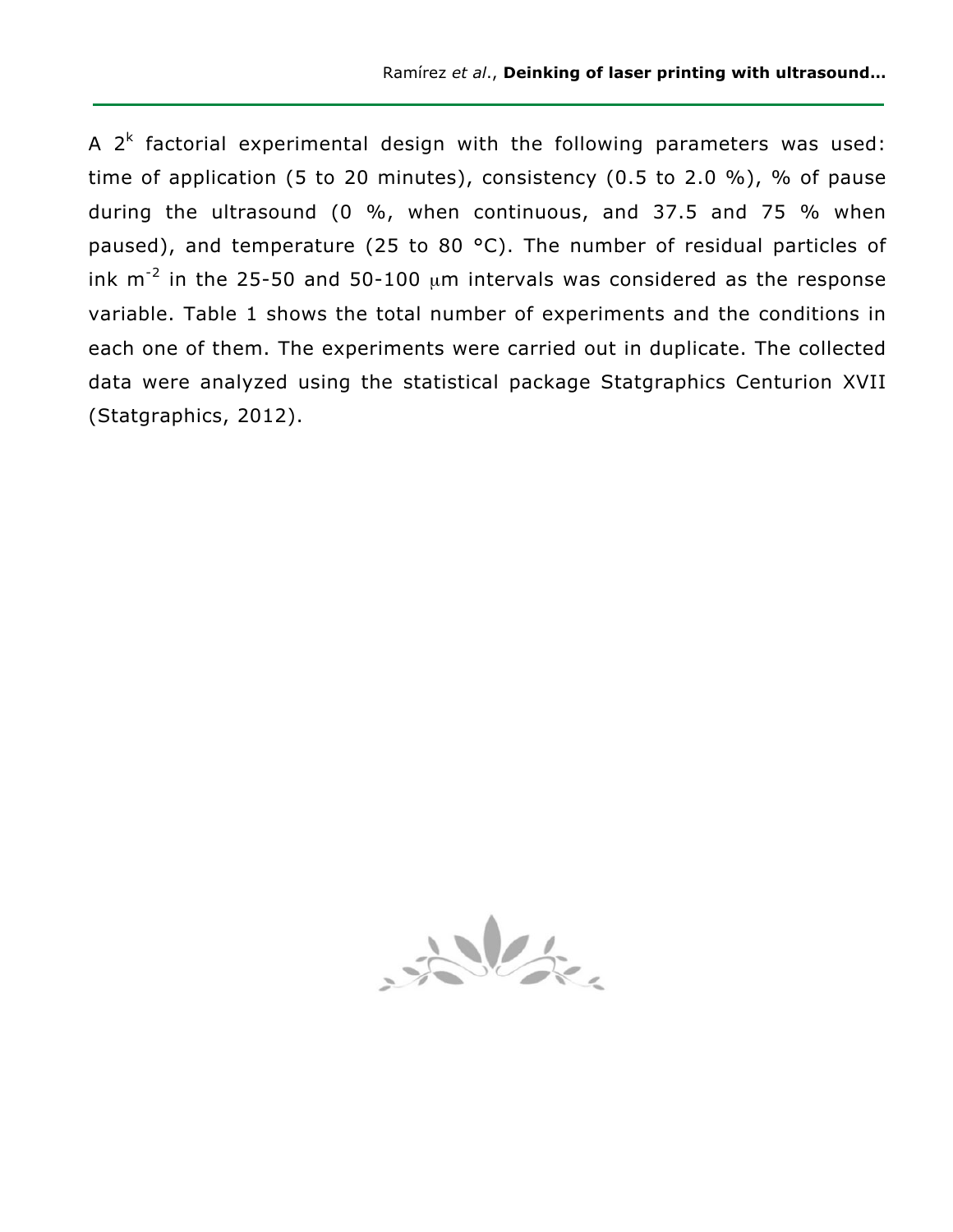| Run            | <b>Time</b> |                |      | Consistency Temperature Pause time of ultrasound application |
|----------------|-------------|----------------|------|--------------------------------------------------------------|
|                | (min)       | ( %)           | (°C) | ( %)                                                         |
| $\mathbf{1}$   | 5           | $\overline{2}$ | 25   | 75                                                           |
| $\overline{2}$ | 5           | $\overline{2}$ | 80   | $\pmb{0}$                                                    |
| 3              | 5           | 0.5            | 25   | 75                                                           |
| $\overline{4}$ | 5           | $\overline{2}$ | 25   | $\pmb{0}$                                                    |
| 5              | 5           | 0.5            | 80   | 75                                                           |
| 6              | $20\,$      | 0.5            | 80   | $\pmb{0}$                                                    |
| $\overline{7}$ | 20          | 0.5            | 25   | 75                                                           |
| 8              | 5           | $\overline{2}$ | 80   | 75                                                           |
| $\mathsf 9$    | 20          | $\overline{2}$ | 25   | $\pmb{0}$                                                    |
| $10\,$         | 20          | $\overline{2}$ | 80   | $\pmb{0}$                                                    |
| 11             | 20          | 0.5            | 25   | $\pmb{0}$                                                    |
| 12             | 20          | $\overline{2}$ | 25   | 75                                                           |
| 13             | 20          | 0.5            | 80   | 75                                                           |
| 14             | 12.5        | 1.25           | 52.5 | 37.5                                                         |
| 15             | 12.5        | 1.25           | 52.5 | 37.5                                                         |
| 16             | 5           | 0.5            | 80   | $\pmb{0}$                                                    |
| 17             | 20          | $\overline{2}$ | 80   | 75                                                           |
| 18             | 5           | 0.5            | 25   | $\pmb{0}$                                                    |

**Table 1**. Experimental design applied to the deinking process with ultrasound; factors involved in the process.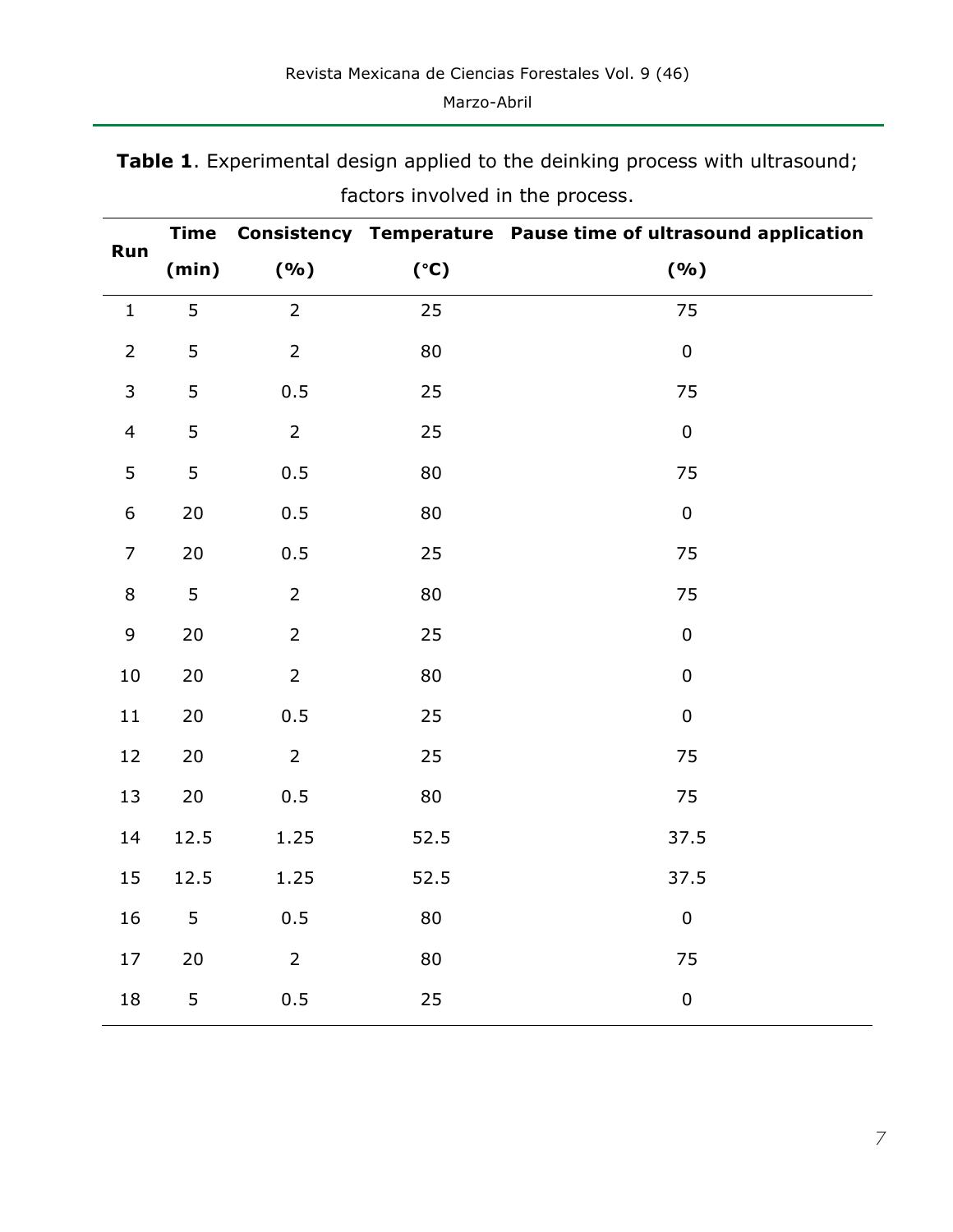### **Flotation phase**

After each experiment of the previous treatment, a flotation process was carried out with specifications according to the PTS-RH010/87 method; the Barnant Mixer cell was used, with an air supply of 60  $\pm$  5 L h<sup>-1</sup>, a stirrer speed of 1 500  $\pm$  60 RPM, a flotation period of 10  $\pm$  1 min and a consistency of 0.80 %. The quantity of surfactant ISTEMUL-780 added was 0.16 % for dry basis cellulose, dissolved in 80 mL of deionized water.

### **Washing Phase**

After the flotation phase, the fibrous suspension was submitted to a washing sequence, with 0.5 % of ISTEMUL-780 for cellulose dry basis, as dispersing agent. This stage was held in a Degussa cell during 10 min, with a water flow of 1 L min<sup>-1</sup>, a consistency of 0.4 %, and a 200 mesh washing sieve inside the cell.

#### **Characterization of the raw material**

The bond paper sheets were analyzed using standardized techniques of the American Association of Technicians of the Pulp and Paper Industry (TAPPI), in order to determine the properties of interest: the moisture content, based on the T 412 om-11 norm(TAPPI, 2011b); ash content, with the T 211 om-02 technique (TAPPI, 2002); whiteness and opacity, with an Elrepho 3000 (Datacolor International) spectrophotometer, according to the norm T 452 om-08 (TAPPI, 2008); and the color of the paper, with the T 527 om-07 technique (TAPPI, 2007). In addition, the content of  $\alpha$ ,  $\beta$  and γ-cellulose was evaluated based on the T 203 cm-09 norm (TAPPI, 2013).

### **Characterization of the test sheets**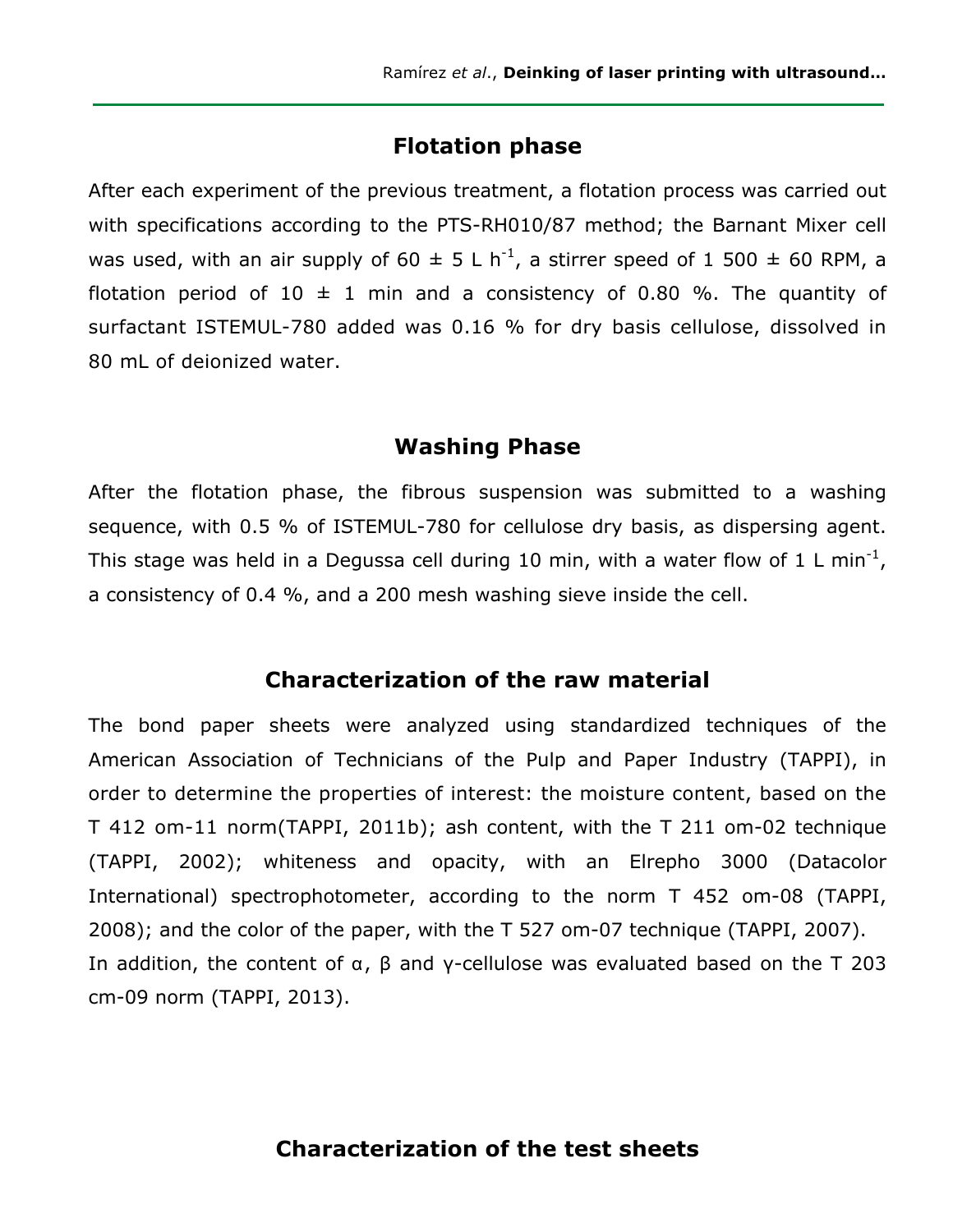Once the evaluation sheets were developed, the number of residual ink particles per  $m<sup>2</sup>$  and the whiteness, opacity and color were assessed. The residual particles  $m<sup>-2</sup>$ were calculated based on the norm T 563 om-12 (TAPPI, 2012b), with a Perfection V700 Epson<sup>™</sup> Photo scanner, coupled to a software specialized in the analysis of dirty areas in pulp and paper (Techpap, Simpalab-Laboratory dirt analyzer $TM$ ).

Based on the results of the statistical analysis, a non-conventional deinking process was carried out using a treatment with high-gain ultrasound according to optimized values. In each phase of the deinking process (disintegration, ultrasound treatment, flotation and washing) evaluation sheets were generated with the Büchner's funnel method, for which the following optical properties were determined: number of residual ink particles per m<sup>2</sup>, whiteness, opacity and color, as well as their content of  $a$ ,  $β$  and  $γ$ -cellulose and % of ashes.

# **Results and Discussion**

Tables 2 and 3 show the optical characteristics and the chemical analysis of the bond paper sheets, respectively. The information in Table 2 indicates that the paper contains non-degraded cellulose (α-cellulose) and relatively high hemicelluloses (β and γ-celluloses). There is also a high Kappa number, which implies an unusually high lignin content for a bleached chemical pulp. Both values suggest that the raw material may include mechanical pulp mixed with chemical pulp in its composition.

The quantity of ashes in the sample is not very high, which suggests that the amount of mineral loads in the paper corresponds with the limits considered as normal in a bond paper formulation.

**Table 2**. Analysis of the content of α, β and γ-cellulose, Kappa number and ash content, in the bond paper without laser printing.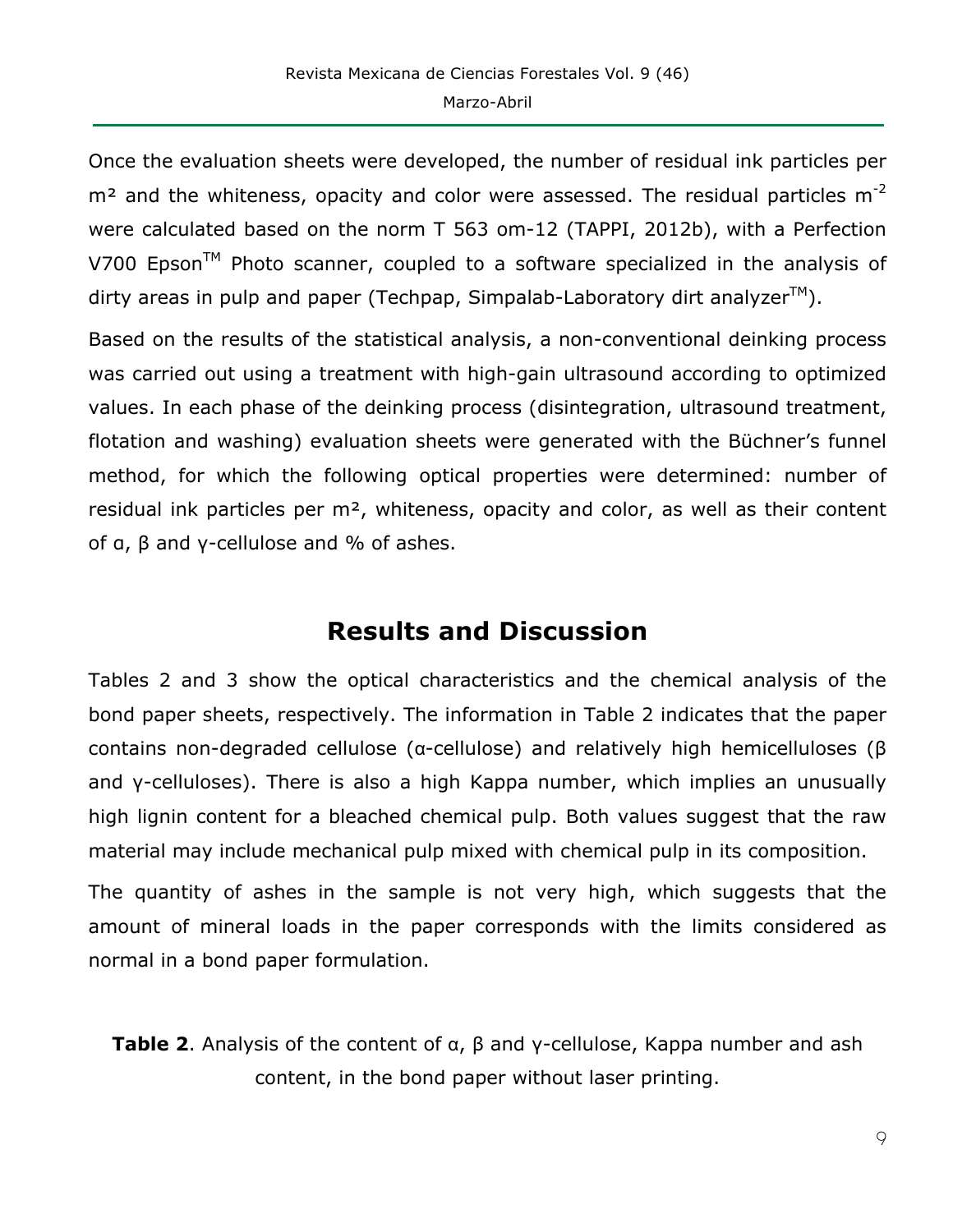|                     | <b>Content of carbohydrates</b> | Kappa              |        |                  |
|---------------------|---------------------------------|--------------------|--------|------------------|
| $\alpha$ -cellulose | $\beta$ -cellulose              | <b>Y-cellulose</b> | number | Ash content      |
| (%)                 | (%)                             | (%)                |        |                  |
| $87.33 \pm 0.10$    | $6.69 \pm 0.08$                 | $19.35 \pm 0.19$   | 27.42  | $13.45 \pm 0.03$ |

Table 3 shows the whiteness and the parameters of color, according to the space of the 1976 CIE  $L^*$ ,  $a^*$ ,  $b^*$  hues, measured on the bond paper. An average whiteness of 94.41 % ISO is observed, with a brightness or luminosity (L) of 91.54 %, and a coloring within the red/blue color plane, leaning more toward the blue color (b=-10.73). This trend reflects the fact that the paper is bleached using an oxidative process combined with the use of optical brighteners, which would account for the high level of whiteness observed.

| Table 3. Optical properties of the bond paper, without laser printing. |  |  |  |  |  |
|------------------------------------------------------------------------|--|--|--|--|--|
|------------------------------------------------------------------------|--|--|--|--|--|

| <b>Whiteness</b> | The CIE color parameters |                 |                   |  |
|------------------|--------------------------|-----------------|-------------------|--|
| % ISO            | L*                       | a*              | b*                |  |
| $94.41 \pm 0.95$ | $91.54 \pm 0.29$         | $2.49 \pm 0.04$ | $-10.73 \pm 0.13$ |  |

One of the main objectives of this research was to apply an ultrasound treatment in order to promote effective fragmentation of toner particles, in such a way that it will generate the greatest possible amount of ink particles, with sizes between the intervals of 25-50 and 50-100 µm, to facilitate its removal by the flotation and washing stages.

Figure 1 shows a response surface graph based on the statistical analysis of the particle size distribution data, obtained through the application of experimental design at the treatment phase with high-gain ultrasound. The response variable considered was the count of residual ink particles per  $m<sup>2</sup>$  in 25-50 µm. It is evident that in order to generate a larger quantity of ink particles per  $m<sup>2</sup>$ , it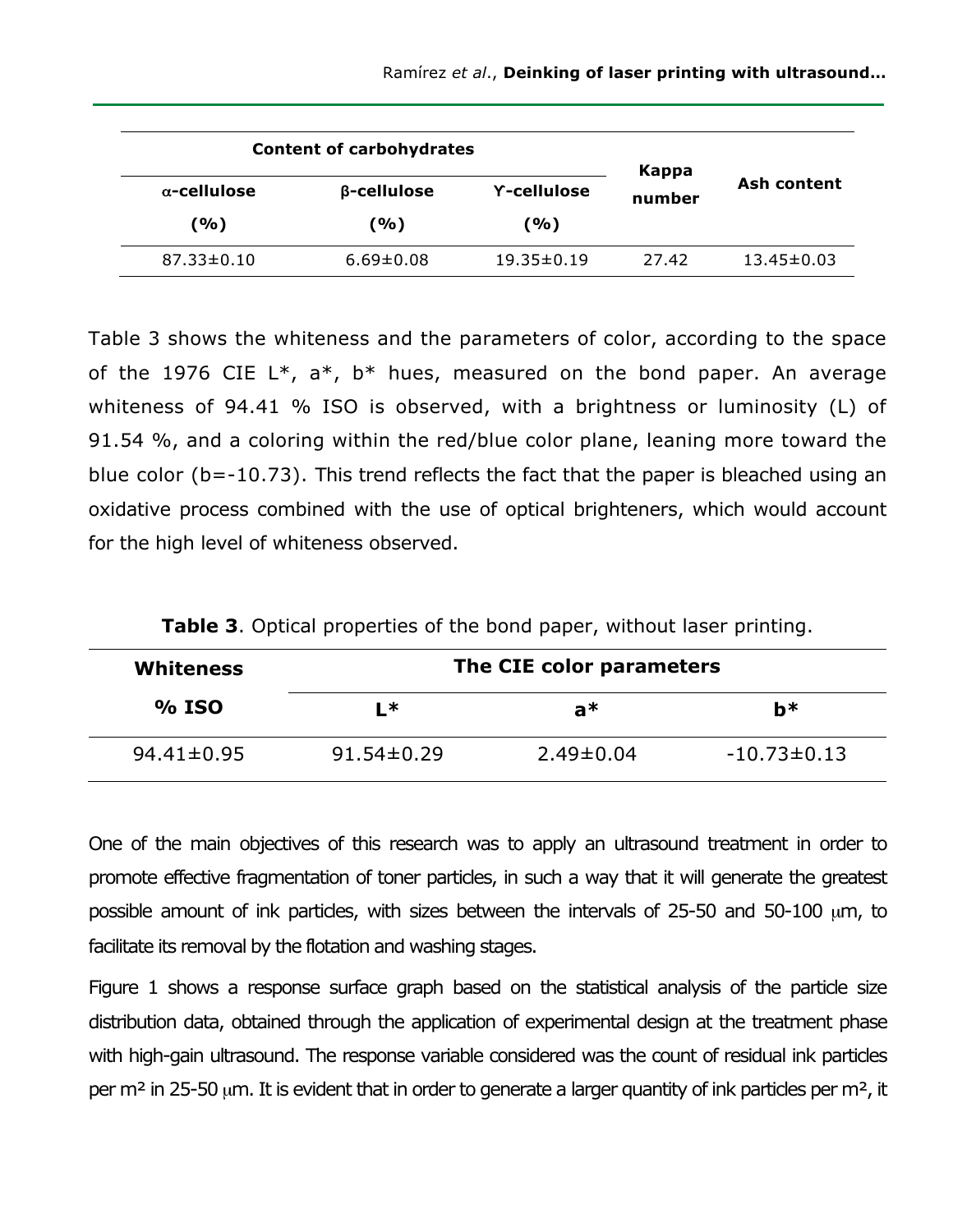is necessary to work using 20 min time periods, consistencies of 0.5 % at a temperature of 25  $^{\circ}$ C and with a continuous application of ultrasound.



*No. partículas tinta/m<sup>2</sup> =* Number of ink particles/m<sup>2</sup> ; *Tiempo =* Tiempo; *Consistencia* = Consistency; *Superficie de respuesta estimada* = Estimated response surface; *Tratamiento con ultrasonido =* Treatment with ultrasound*; Part entre* 25-50 µm = Particle between 25-50 µm*; Temp.* = Temperature; *Forma de aplic.* = Application form; *Continua* = Continuous*.*

**Figure 1**. Response surface for the ultrasound treatment phase with ultrasound for the detachment of ink particles per  $m<sup>2</sup>$  in the range of 25-50  $\mu$ m, time *vs* consistency.

Figure 2 shows the response surface graph in the case of the statistical analysis, in which the response variable was the content of residual ink particles in the paper with size of 50-100 µm. The trend observed in Figure 2 indicates that in order to generate a greater amount of ink particles  $m<sup>2</sup>$  of 50-100  $\mu$ m, a 20 min ultrasound treatment with a consistency of 0.5 % is required.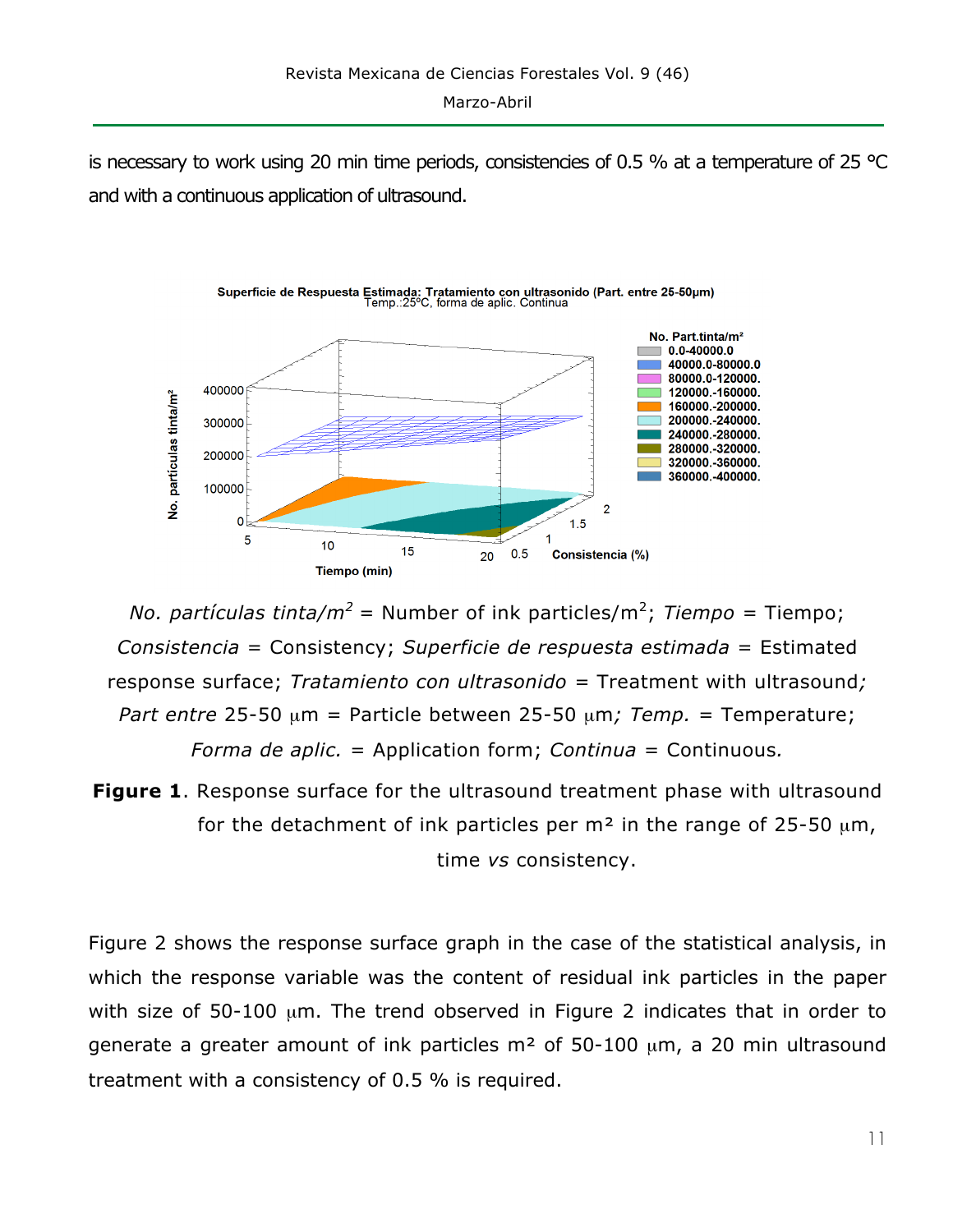

*No. partículas tinta/m<sup>2</sup> =* Number of ink particles/m<sup>2</sup> ; *Tiempo =* Tiempo; *Consistencia* = Consistency; *Superficie de respuesta estimada* = Estimated response surface; *Tratamiento con ultrasonido =* Treatment with ultrasound*; Part entre* 50-100 µm = Particle between 25-50 µm*; Temp.* = Temperature; *Forma de aplic.* = Application form; *Continua* = Continuous*.*

**Figure 2**. Response surface for the ultrasound treatment phase for the detachment of ink particles per  $m^2$ , 50-100  $\mu$ m, time *vs* consistency.

Because the laser printing inks are usually made of a pigment and a thermoplastic resin, the polymers of the resin melt and become resistant to the action of chemicals, which renders the ink on the printed paper difficult to remove with conventional processes (Borchardt *et al*., 1998).

The statistical analysis of the data of the treatment phase with high-gain ultrasound revealed that the optimum conditions to maximize the number of ink particles, sized within the ranges of interest, were the following: treatment time of 20 minutes, consistency of 0.5 %, temperature of 25 °C and continuous application of ultrasound. These values were used to deink paper, under optimized conditions of treatment with ultrasound, and to analyze the general behavior of the proposed deinking process.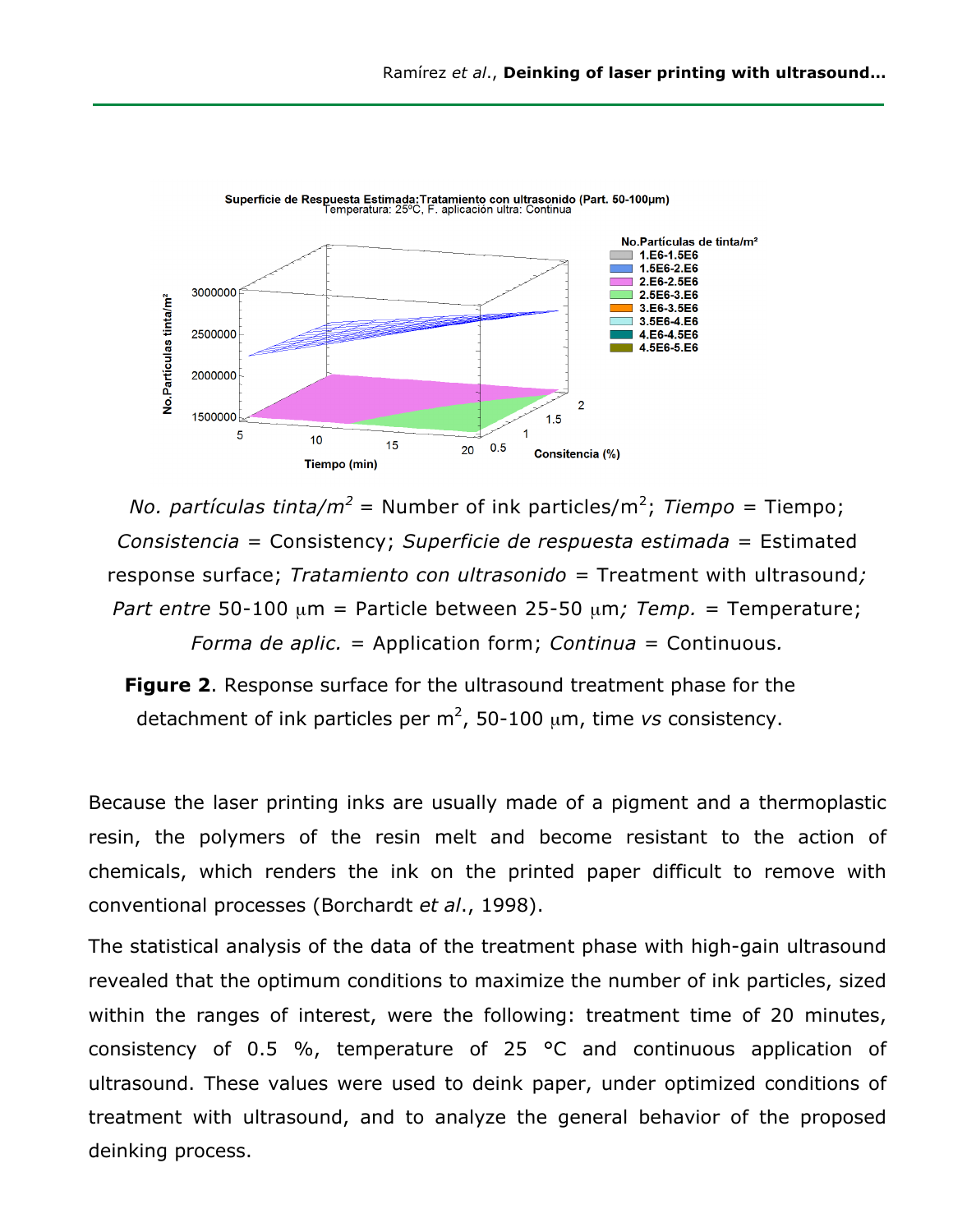Once the paper was deinked under optimum conditions through a process that included disintegration, ultrasound, flotation and washing, the sheets were formed for their respective evaluation. Below are the results of tests for the determination of: α*,* β and γ-cellulose, and percentage of ashes (Table 4). The determination of α, β and γ-pulp was carried out under the norm T 203 om-88 (TAPPI, 1998).

| <b>Result of</b><br>$\alpha$ -cellulose % | <b>Result of</b><br>β-cellulose<br>$\frac{0}{0}$ | <b>Result of</b><br><b>Y-cellulose %</b> | <b>Ashes</b><br>$\frac{0}{0}$ |
|-------------------------------------------|--------------------------------------------------|------------------------------------------|-------------------------------|
| 83.24                                     | 8.53                                             | 8.23                                     | 1.18                          |

**Table 4**. Determination of α, β and γ-cellulose for the bond paper with laser printing.

The ash content was determined according to the norm T 211 om-02 (TAPPI, 2002). Table 5 shows the measures of whiteness and the  $L^*$ ,  $a^*$ ,  $b^*$  of the formed paper sheets, made after the phases listed above. The degree of whiteness was measured with the Elrepho 3000 spectrophotometer.

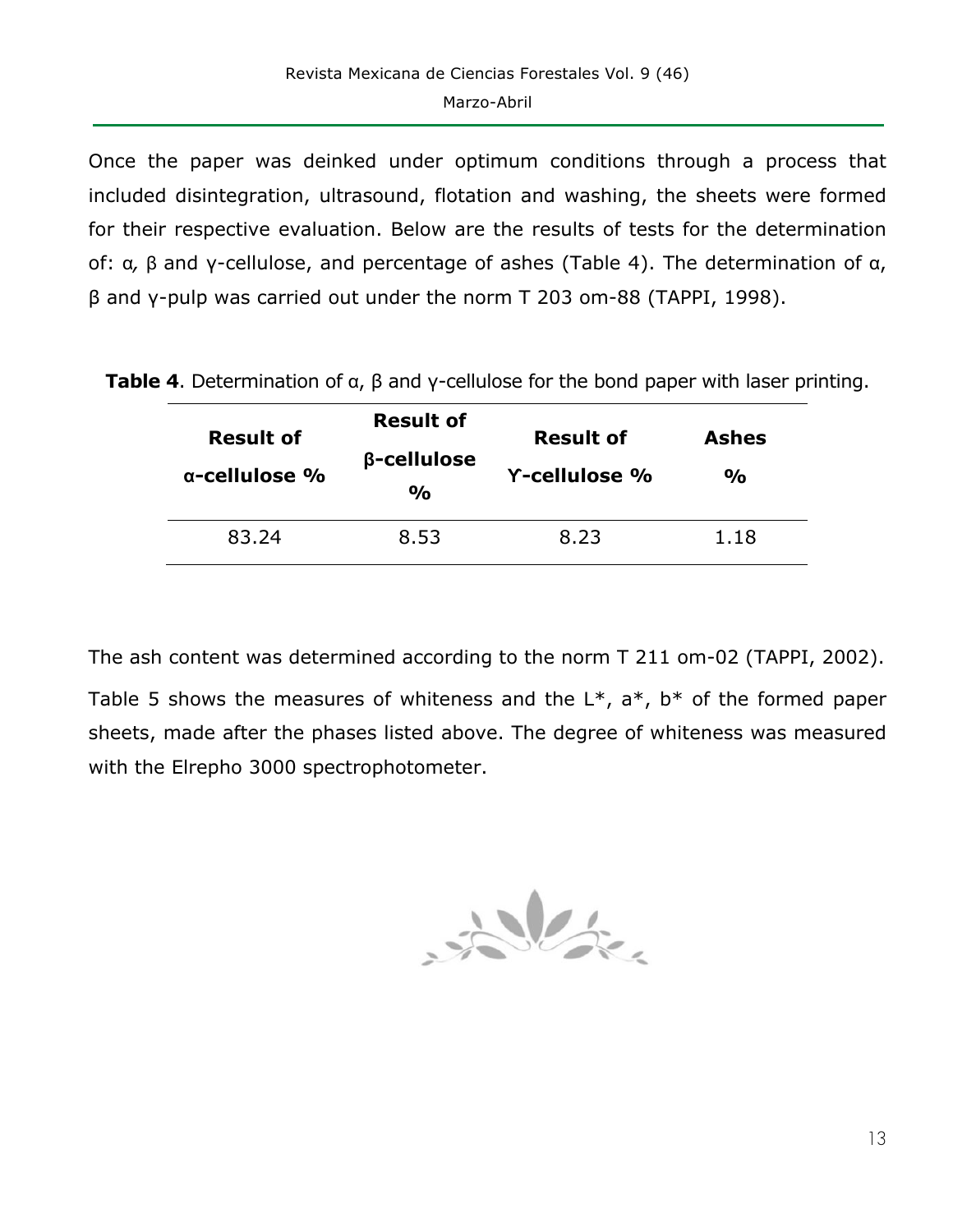| <b>Phase</b>   | <b>Whiteness</b><br>$\frac{1}{2}$ | $L*$  | $a^*$ | <b>b</b> * |
|----------------|-----------------------------------|-------|-------|------------|
| Disintegration | 77.61                             | 86.76 | 1.47  | $-6.64$    |
| Ultrasound     | 71.15                             | 83.77 | 1.36  | $-6.54$    |
| Float          | 83.74                             | 89.48 | 1.45  | $-6.38$    |
| Washing        | 86.98                             | 90.70 | 2.03  | $-6.60$    |

**Table 5**. Values of whiteness (brightness) for laser printed bond paper.

Low values were registered for whiteness at the disintegration phase because only the paper was disintegrated (Table 5).

In the ultrasound phase, the results for the whiteness and  $L^*$ ,  $a^*$ ,  $b^*$ , appear to be low. However, the generation and division of the ink particles per m<sup>2</sup> at this stage corresponded to the intervals of 25 to 50  $\mu$ m and 50 to 100  $\mu$ m; these ink particles were easily removed by flotation and washing. The level of whiteness was low, and so were the  $L^*$ ,  $a^*$ ,  $b^*$ , values that represent the tone of the fibrous suspension treated with ultrasound.  $L^*$  was positive, with a blue-gray hue;  $a^*$  was also positive, with a reddish-blue hue; conversely,  $b^*$  was negative, with a blue-gray hue in a grayish fibrous suspension.

As a result of flotation, it was possible to obtain an optimal whiteness of 83.74 % without the use of any chemical reagent. The results for  $L^*$ ,  $a^*$  and  $b^*$  are good in the color scheme of the fibrous suspension;  $L^*$  was positive, with a grayish-blue hue;  $a^*$  was positive with a reddish-blue hue; and  $b^*$ , was negative, blue-gray. These shades are reflected on the tonality of the fibrous suspension as positive in terms of the coloring and the whiteness obtained.

With regard to the washing phase, there has been an increase in the whiteness; with an optimal of 86.98 %, which confirms the removal of particles of ink through the use and deinking of bond paper with intensive ultrasound. According to Fricker *et al*. (2007), the washing phase is highly effective for removing particles sized under 10  $\mu$ m.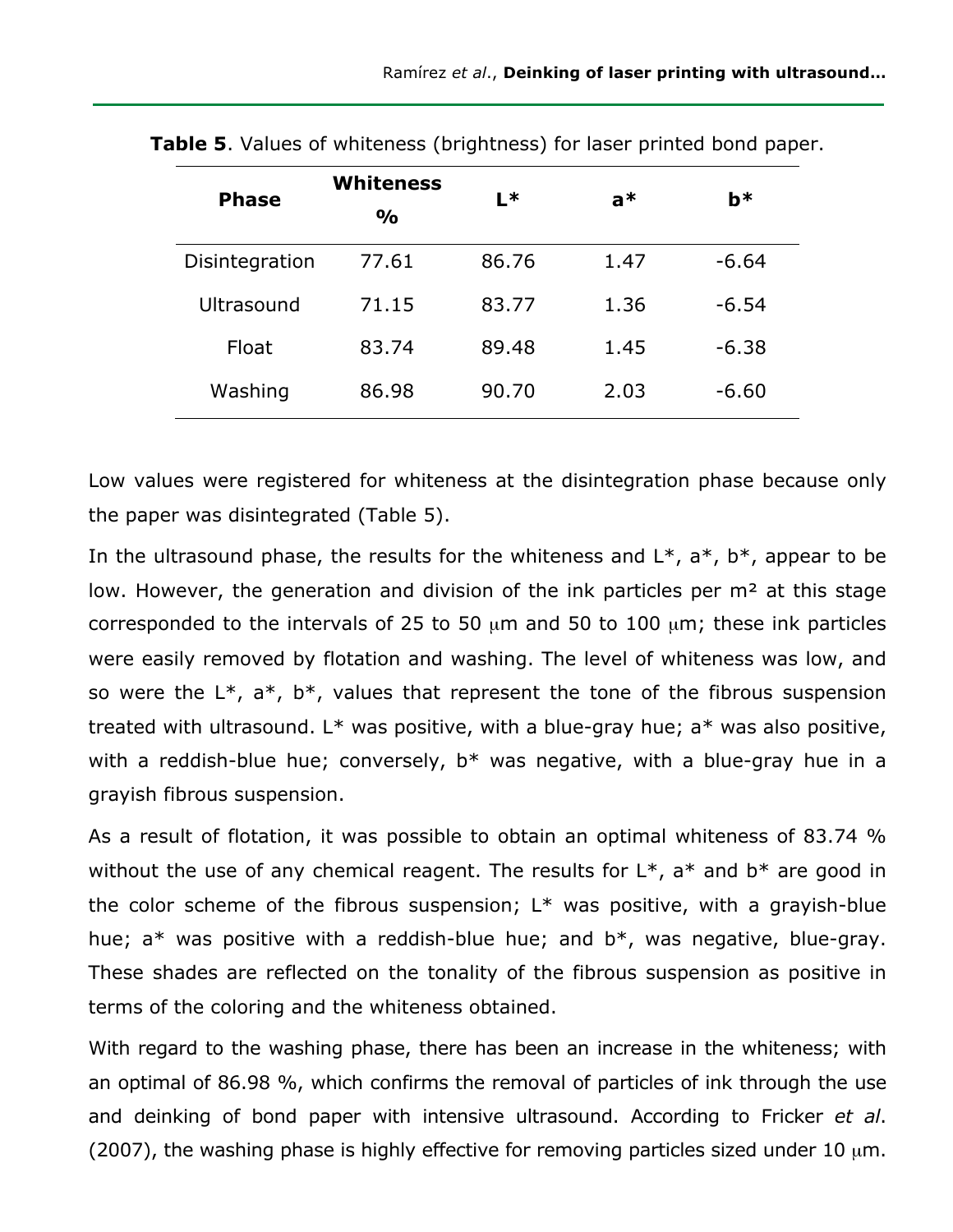The results in the tonality of the  $L^*$ ,  $a^*$ ,  $b^*$  fibrous suspension in the washing phase were positive, which increased the final coloring of the fibrous suspension even more. Figure 3a shows the surface of a sheet with disintegrated paste before treatment with ultrasound. Figure 3b exhibits the image of the sheet prepared with an intensive ultrasound treatment. As can be seen, a large number of ink particles were generated, or many were fragmented, which led to a blue-gray coloration on the surface of the formed sheet.



A) Disintegration; b) Treatment with ultrasound; c) Floating; d) Washing.

**Figure 3**. Images of the surface of the sheets obtained using the deinking process with intensive ultrasound.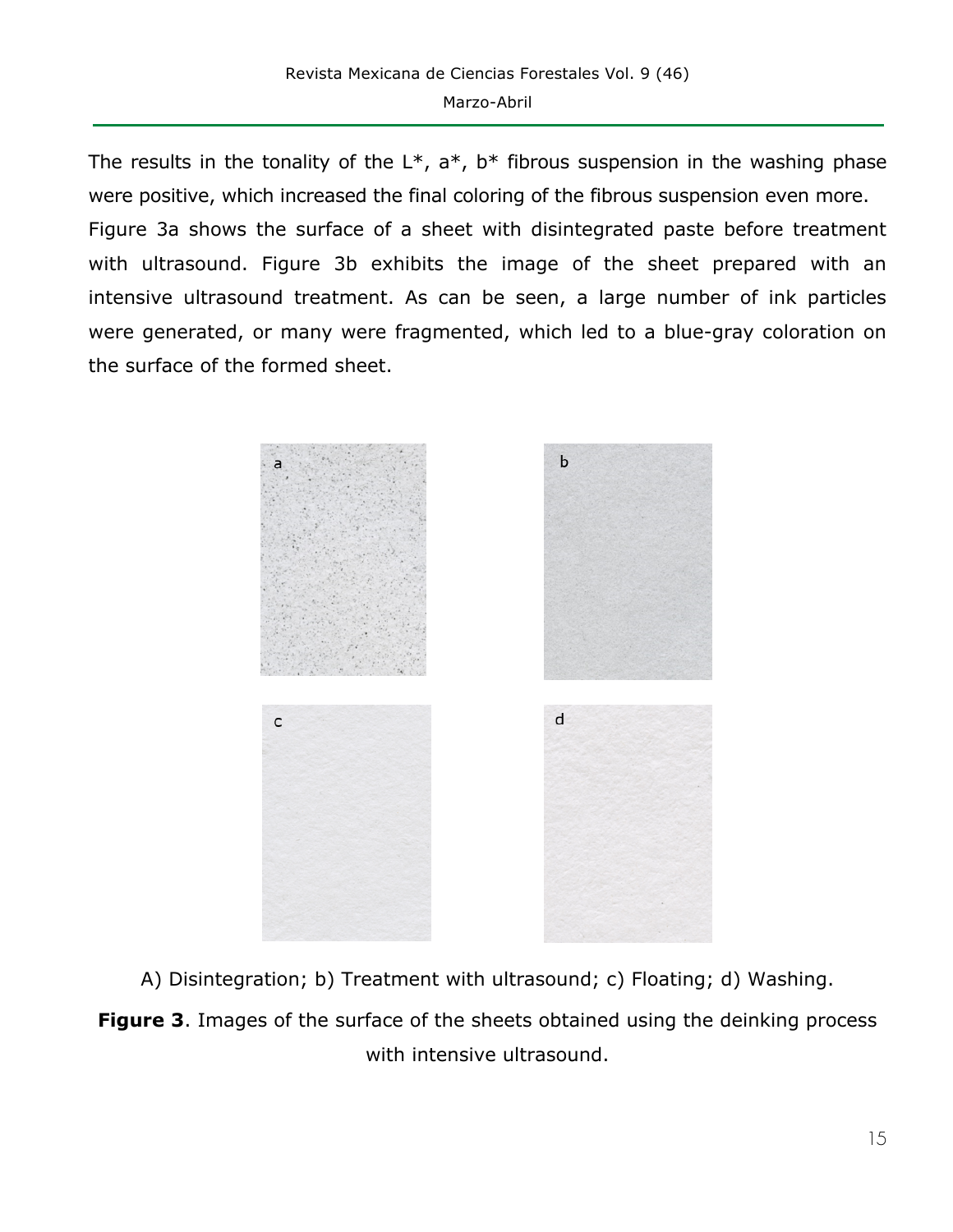Figure 3c shows the surface of a sheet obtained with treated paste at the later stages of ultrasound and flotation, in which the elimination of a large amount of toner particles is evident. The surface of the sheet showed a reduction of the grayblue shade originally observed. Finally, Figure 3d shows the properties of the sheet formed after the ultrasound, flotation and washing phases. This surface represents the highest reduction of ink particles, which gave a greater whiteness to the paper.

### **Conclusions**

Deinking of laser printed bond paper is possible when previously treated with ultrasound of intensive action, since it made it feasible to generate a greater amount of ink particles per m<sup>2</sup> at intervals of 25-50  $\mu$ m and 50-100  $\mu$ m, which are easy to remove through flotation and washing.

There is an important relationship between the temperature and the detachment of the toner particles from the fibers; *i.e.* higher temperatures, of or above 80 °C, during the application of the ultrasound are not conducive to a good ink particle detachment from the fibers; this is reflected in a reduction of whiteness. However, a temperature of 25 °C results in a better removal of the toner particles present in the fibers; this is one of the main factors in the deinking process with ultrasound.

The treatment time, temperature, consistency and form of application of the ultrasound to the fibrous suspension are very important in the process. It was observed that 20 minute periods at a temperature of 25 °C, a consistency of 0.5 % and continuous application of ultrasound result in a better detachment of ink particles per m²; and in an improved whiteness at the later stages.

Flotation and washing are very important in the removal of particles of ink after the implementation of the process with ultrasound to the fibrous suspension; however, it is necessary to add a surfactant froth, as this allows the removal of the ink particles of 25-50  $\mu$ m and 50-100 um, respectively.

The properties of the pulp obtained under optimized conditions indicate that it can be used to generate high purity cellulose through subsequent bleaching.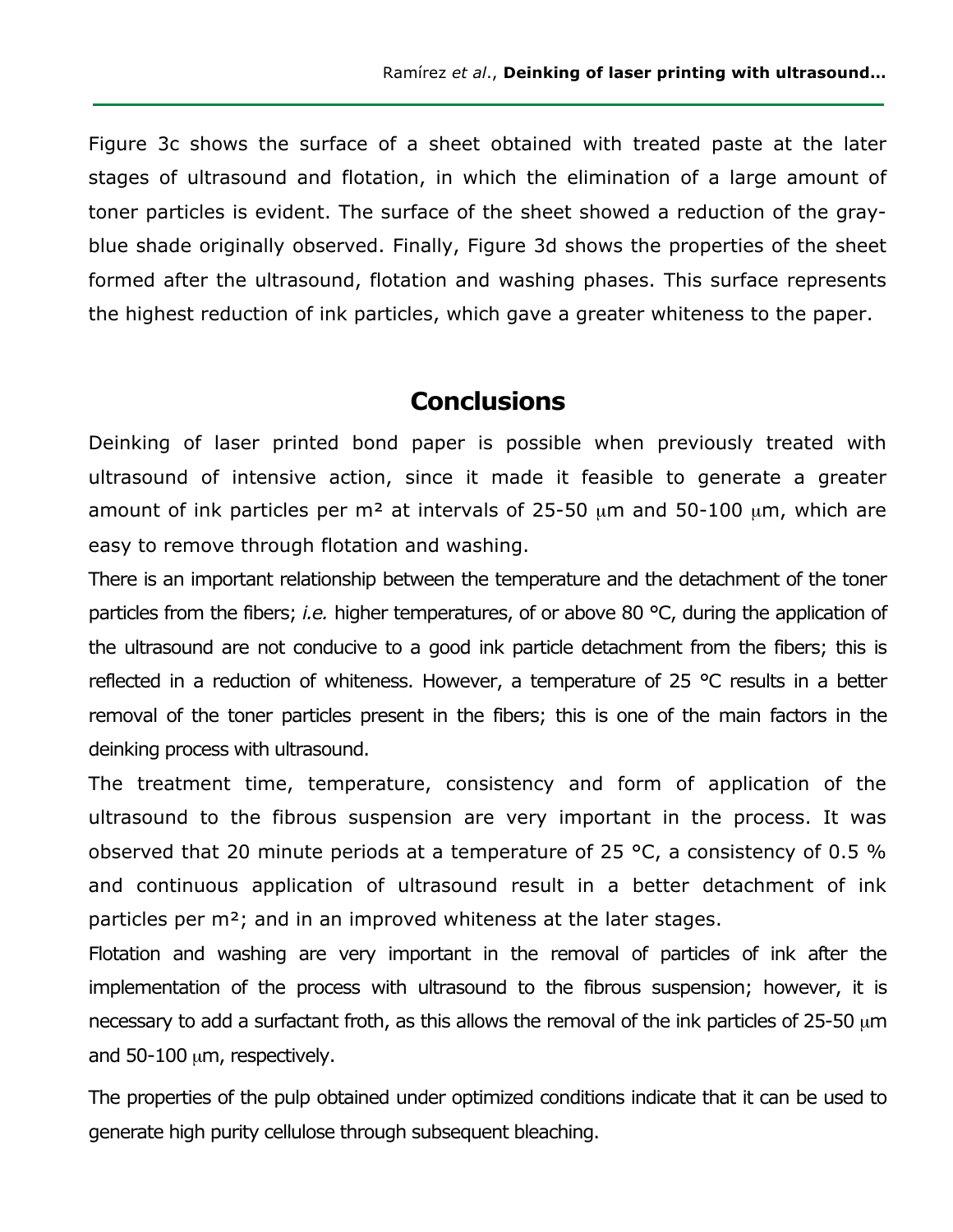#### **Acknowledgments**

The authors are grateful for the funds received from the *Consejo Nacional de Ciencia y Tecnología, Conacyt* (National Council for Science and Technology), through Project PDCPN2013-01, No. 215773, for the acomplishment of this study. They are equally grateful for the funds provided by Conacyt —through Grant No. 27322—, to Enrique Ramírez Valdovinos, MS, for his PhD studies and for his research internship at the *Departamento de Madera, Celulosa y Papel de la Universidad de Guadalajara*  (Department of Wood, Cellulose and Paper of the University of Guadalajara)

#### **Conflict of interest**

The authors declare no conflict of interest.

### **Contribution by author**

Rogelio Ramírez Casillas: conception of the research topic, review of results of the experimental work, drafting and editing of the manuscript; Enrique Ramírez Valdovinos: development of the experiments, calculations, and statistical analysis; Artemio Carrillo Parra: review of the results and of the experimental work; Florentina Dávalos Olivares: participation in the development of the experiments and analysis of results; Fernando Navarro Arzate: review of the results, assistance in the planning of the manuscript.

### **References**

Alliot, M. L., A. T. Avila y A. Argentina. 2004. Destintado de papel por flotación: influencia de los factores de forma. Desafíos ambientales y del saneamiento en el siglo XXI. AIDIS Argentina. Buenos Aires, Argentina. 8 p.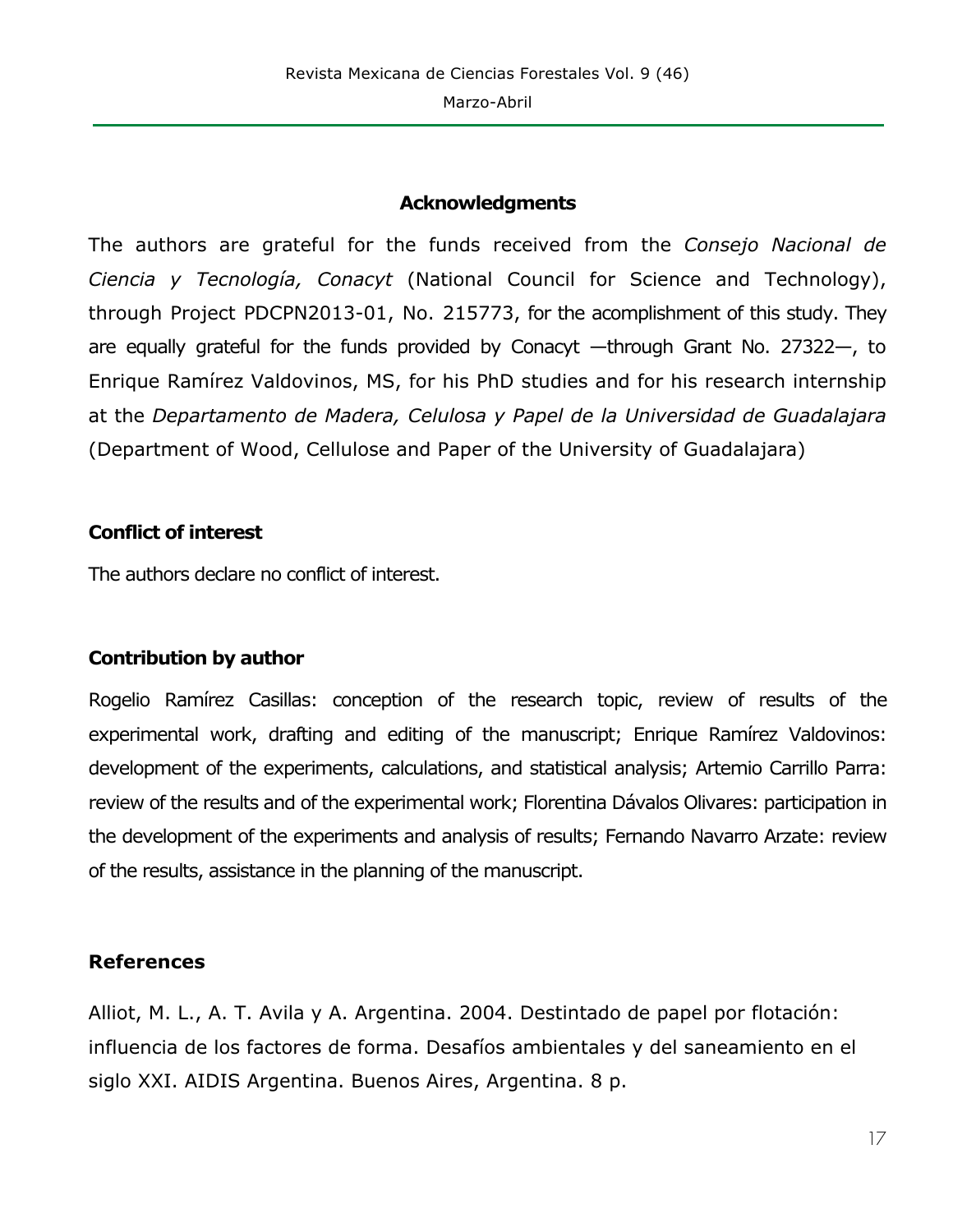Álvarez, O. y A. Abril. 2006. Caracterización Químico Papelera de Papel Reciclado de Oficina con Impresión Láser. *In:* IV Congreso Iberoamericano de Investigación en Celulosa y Papel. 23-27 de octubre. Santiago de Chile y Valdivia, Chile.12 p.

Alzate M., A. y H. H. Alzate G. Métodos utilizados en el destintado de papel desperdicio-aproximación al estado del arte. Revista Investigaciones Aplicadas 6(1):9-25.

Borchardt, J. K., J. D. Miller and M. A. D. Azevedo. 1998. Office paper de-inking. *C*urrent Opinion in Colloid & Interface Science 3(4): 360-367.

Costa, C. A. and J. Rubio. 2005. Deinking flotation: influence of calcium soap and surface-active substances. Minerals Engineering 18(1): 59-64.

Fricker, A., R. Thompson and A. Manning. 2007. The Application of High Intensity Ultrasound to the De-inking of Recycled Papers. *In:* 23rd International NIP & Digital Fabrication Conference. Society for Imaging Science and Technology. September 16-21. Anchorage, AK USA. pp. 804-808.

Manning, A. N. and R. C. Thompson. 2004. De-inking of thick film UV-cured coatings using high intensity ultrasound. Surface Coatings International Part B-Coatings Transactions 87 (1): 21-26.

Norman, J. C., N. Sell and M. Danelski. 1994. Deinking laser-print paper using ultrasound. Tappi Journal 77(3):151-158.

Pélach, M. A., F. Vilaseca, J. Puig y P. Mutjé. 2015. Caracterización de Tensoactivos no iónicos para destintado de papeles reciclados. Caracterización de Tensoactivos no iónicos para destintado de papeles reciclados. Grupo LEPAMAP, Departamento de Ingeniería Química, Agraria y Tecnología Agroalimentaria. Universitat de Girona, Girona, España. 20 p.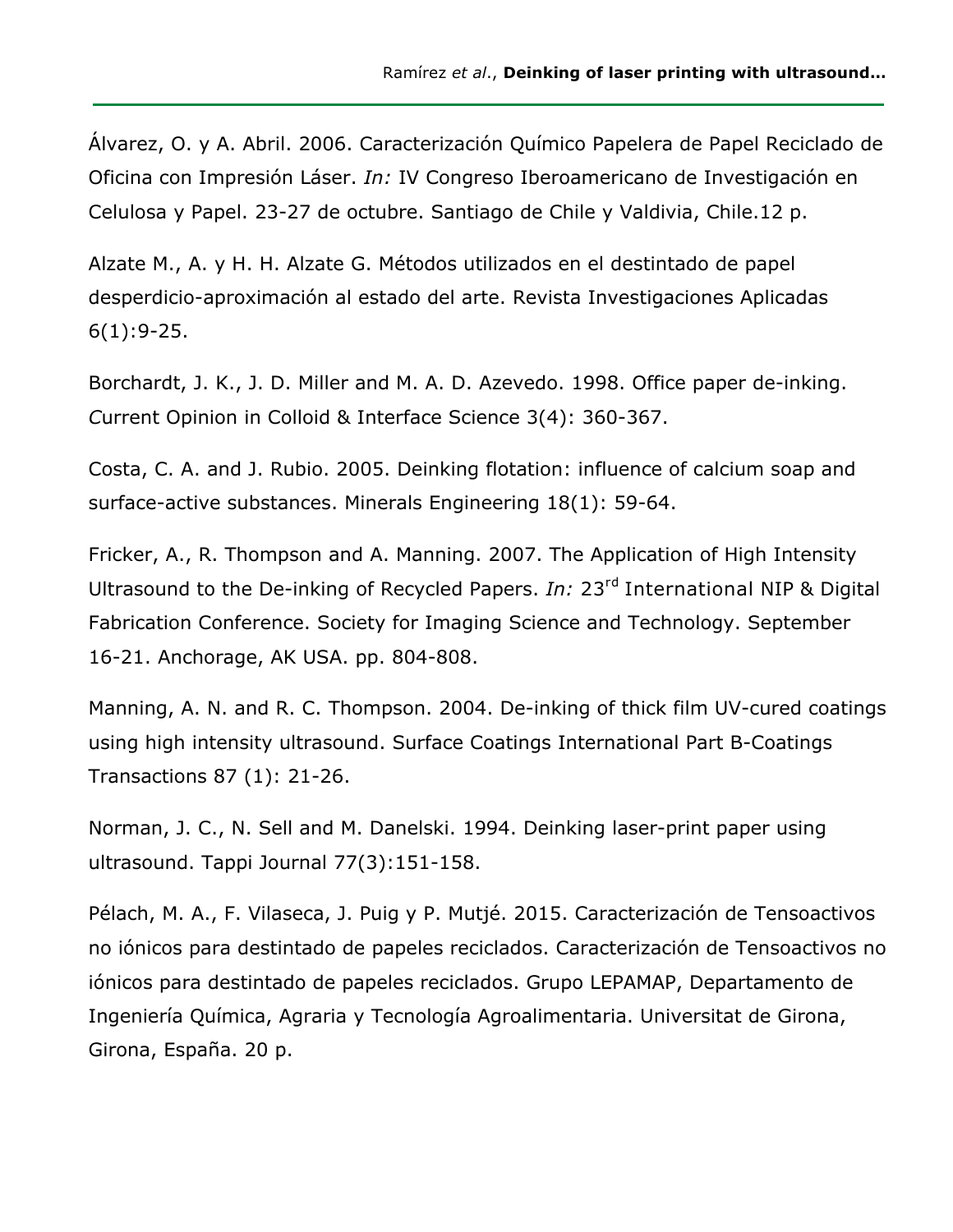Ramírez C., R. 2004. Destintado de papel de impresión láser aplicando un tratamiento con ultrasonido. Tesis de doctorado. Departamento de Ingeniería de Proyectos. Universidad de Guadalajara. Guadalajara, Jal., México. 143 p.

Sánchez L., F. 2000. El reciclado de papel. Ingeniería Química 32 (367): 101-108.

Statgraphics. 2012. Statgraphics centurión XVI. Version 16.1.18 (32 bits). Warrenton, VA, USA. n/p.

Technical Association of the Pulp and Paper Industry (TAPPI). 1998. T 203 om-88, Alfa, Beta y Gamma celulosa en pulpa. *In:* TAPPI (ed.). TAPPI Test Methods*.* Technical Association of the Pulp & Paper Industry. Atlanta, GA, USA. n/p.

Technical Association of the Pulp and Paper Industry (TAPPI). 2002. T 211 om-02, Ash in Wood, Pulp, Paper and Paperboard: Combustion at 525 ° C *In:* TAPPI (ed.). TAPPI Test Methods. Technical Association of the Pulp & Paper Industry. Atlanta, GA, USA. n/p.

Technical Association of the Pulp and Paper Industry (TAPPI). 2007. T 527 om-07, Color of Paper and Paperboard (d/0, C/2). *In:* TAPPI (ed.). TAPPI Test Methods. Technical Association of the Pulp & Paper Industry. Atlanta, GA, USA. n/p.

Technical Association of the Pulp and Paper Industry (TAPPI). 2008. T 452 om-08, Brightness of Pulp, Paper, and Paperboard (Directional Reflectance at 457 nm). *In:* TAPPI (ed.). *TAPPI* Test Methods*.* Technical Association of the Pulp & Paper Industry. Atlanta, GA, USA. n/p.

Technical Association of the Pulp and Paper Industry (TAPPI). 2011a. T 218 sp-11, Forming handsheets for reflectance testing of pulp (Büchner funnel procedure). *In:* TAPPI (ed.). TAPPI Test Methods*.* Technical Association of the Pulp & Paper Industry. Atlanta, GA, USA. n/p.